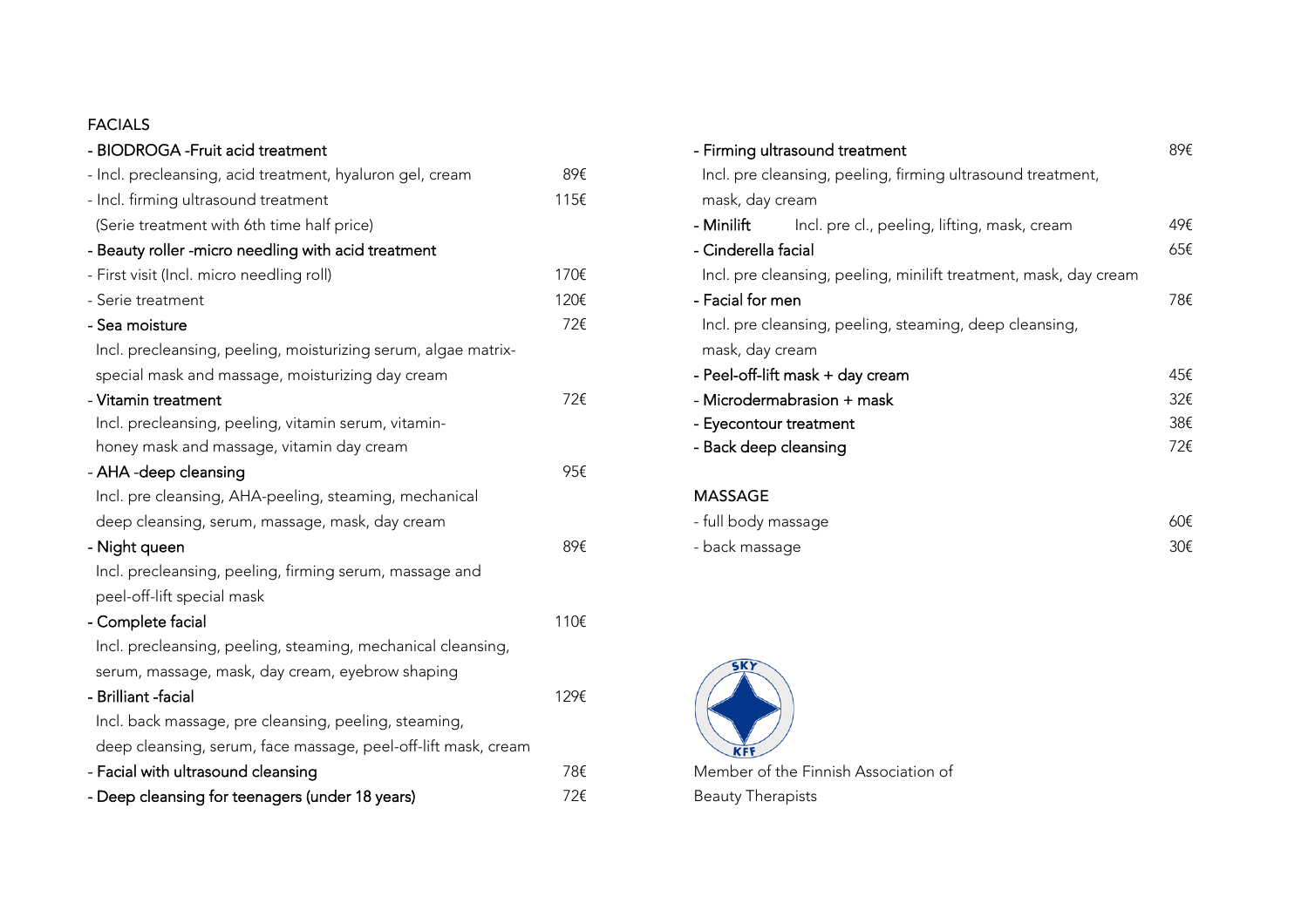#### EYELASH EXTENSIONS/THICKENINGS

MANUAL LYMPH

| - Eyelash extensions/-thickenings (2,5 - 3 h) | 120€    |
|-----------------------------------------------|---------|
| - servicing 45 min.                           | 55€     |
| - servicing 60 min.                           | 65€     |
| - Removal of the eyelash extensions           | 40€     |
| <b>MAKE-UP</b>                                |         |
| - Day make-up                                 | 47€     |
| - Evening make-up (incl. peeling, mask)       | 66€     |
| <b>WAXING WITH WAX/SUGAR</b>                  |         |
| - Legs                                        | 30€/38€ |
| - Legs and thighs (only wax)                  | 65€     |
| - Arms                                        | 28€/35€ |
| - Underarms                                   | 21€/26€ |
| - Lips                                        | 8€/15€  |
| - Chin                                        | 10€/18€ |

- Lips and chin 15€/25€ - full face 35€/45€ - Bikini 25-45€/35-55€

 $-45$  min. 60€  $-$  60 min. 75€

## **WELCOME TO ENJOY**



# **TREATMENT PRICELIST**



Salomonkatu 10, 00100 Helsinki

If you cannot come to the treatment at an agreed time, kindly notify it to us **www.kauneussalonkirose.fi** 24h ahead of your reservation at the latest. Otherwise we will charge 50% of **+358 9 323 7870** the value of the treatment.